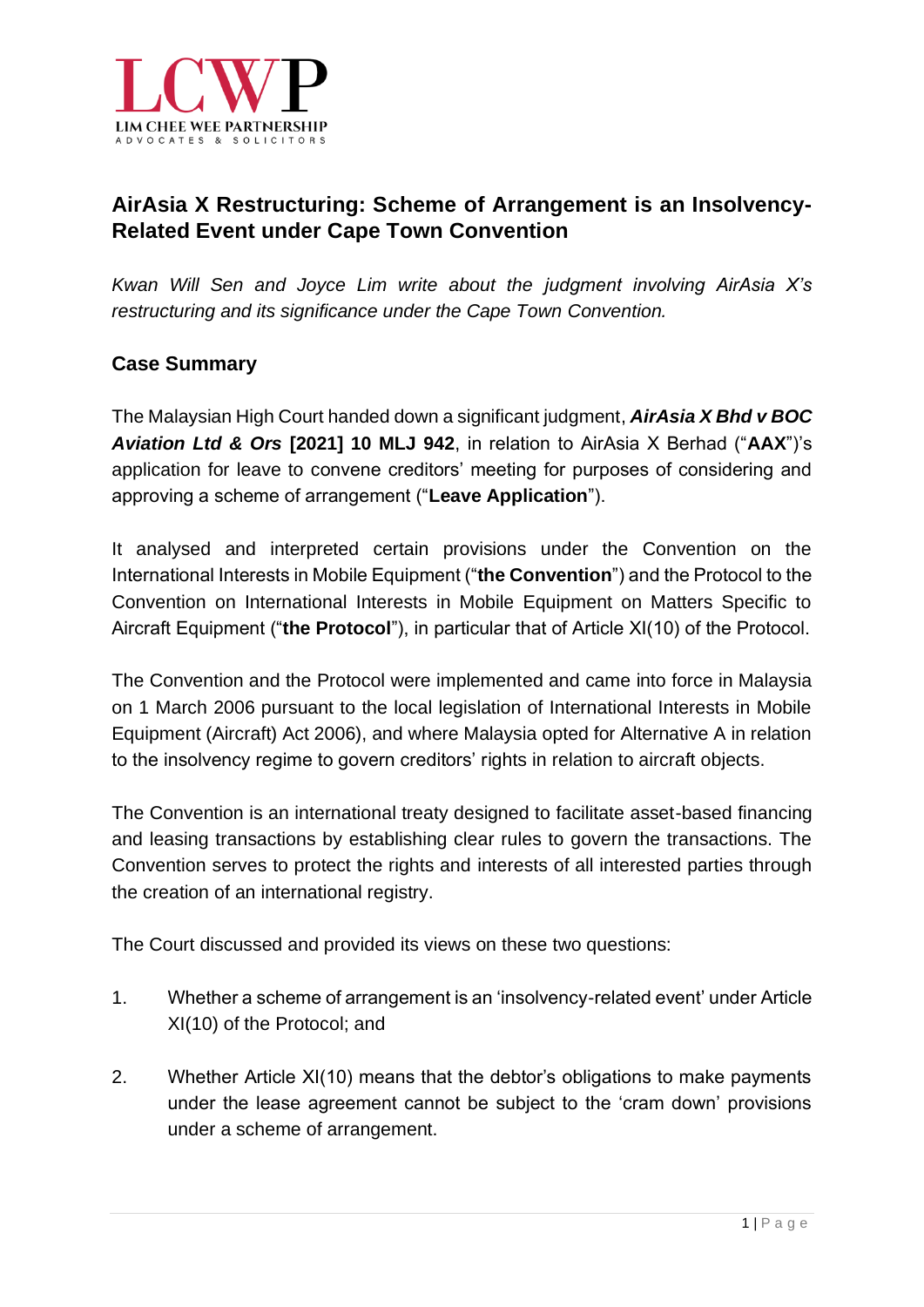

It answered the first question in the affirmative. As for the second question, this is also in the affirmative, to the extent where the lease agreements are not terminated.

This is the first Court in the world which has provided a detailed analysis of Article XI(10) of the Convention and the Protocol (albeit this being a provisional view and subject to further arguments at the sanction stage of the scheme, if at all).

### **Background Facts**

As of 30 June 2020, the total estimated debts and liabilities owed by AAX to its scheme creditors were approximately RM 64.15 billion. AAX intends to restructure its debts, with a debt forgiveness of 99.7% haircut to all of the scheme creditors, leaving a pool of RM 200 million to be distributed for purposes of recovery. A total of 15 parties consisting mainly aircraft lessors applied to intervene in the ex-parte proceedings, to oppose AAX's Leave Application.

BOC Aviation, Macquarie and the Asia Pacific Aviation Leasing Group entities led the arguments on whether the debts owed by AAX to the lessors can be restructured or otherwise without their consent, due to Article XI(10) of the Protocol.

Article XI(10) of the Protocol provides that "*no obligation of the debtor under the agreement may be modified without the consent of the creditor*". As AAX's proposed scheme of arrangement is not consensual and permits a "cram down" of nonconsenting creditors such as the lessors, we argued that this is in contravention of Article XI(10) of the Protocol.

In distilling the arguments, the Court summarised the issues in the form of the two questions highlighted above, as discussed further below:

## **Scheme of Arrangement is an 'Insolvency-Related Event' under Article XI(10) of the Protocol**

Justice Ong Chee Kwan of the High Court found that a scheme of arrangement is an 'insolvency-related event' under Article XI(10) of the Protocol.

With this, Article XI(10) is applicable in the context of a scheme of arrangement.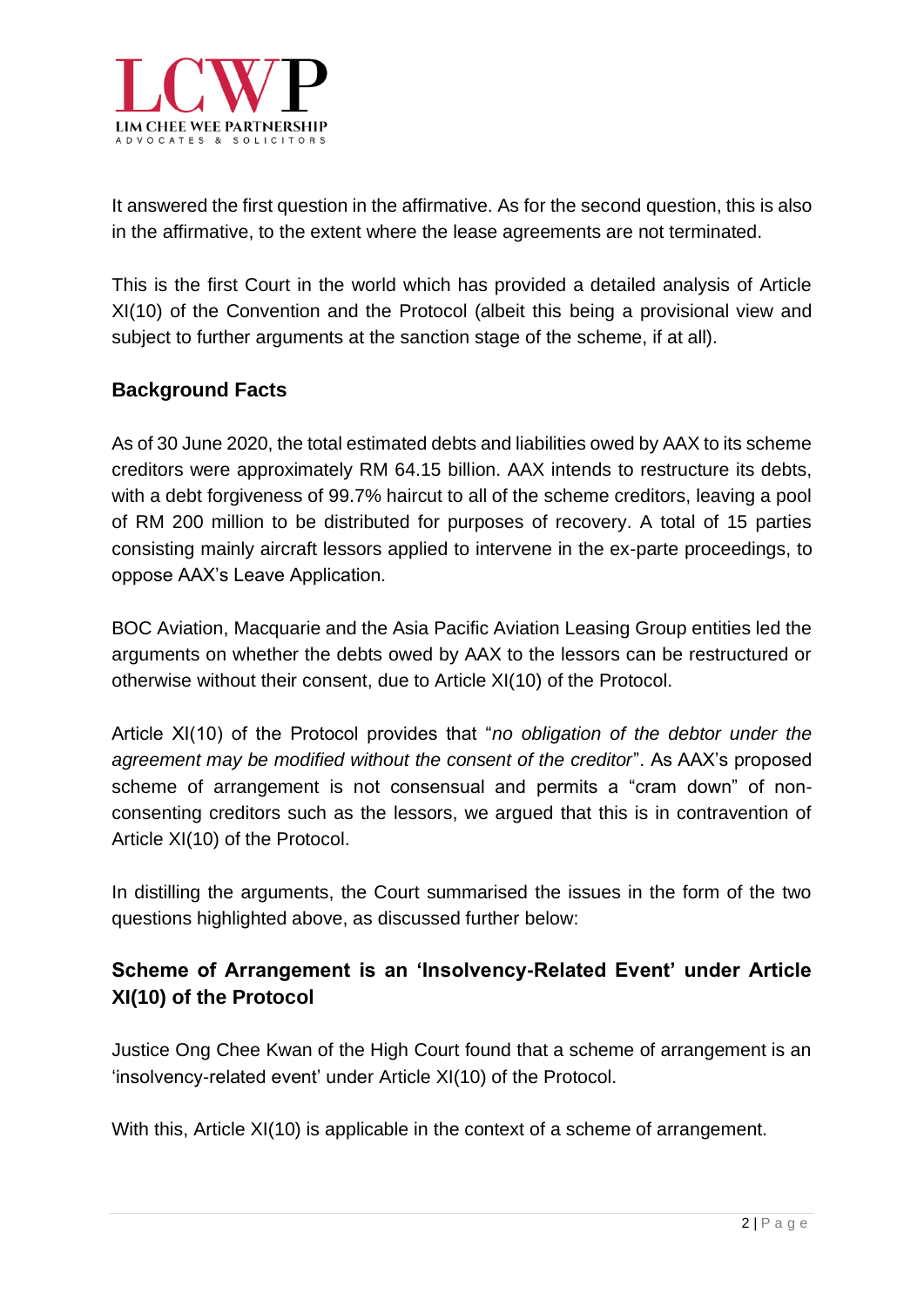

The Court's reasoning is as follows:

- 1. The Official Commentary on the Convention does not address the issue as to whether a scheme of arrangement is an 'insolvency proceeding'. However, the Court gave due consideration to the views of Professor Sir Roy Goode (despite it being in his personal, instead of official capacity), in the following:
	- Exchange of letters on 12 June 2020 between the Cape Town Convention Academic Project (as sponsored by the Aircraft Working Group ("**AWG**")) and Professor Sir Roy Goode. Professor Sir Roy Goode confirmed that a scheme of arrangement or restructuring plan fall within the definition of 'insolvency proceedings' for the purposes of the Convention; and
	- The resulting Annotation to the Official Commentary on the Convention dated 16 June 2020 ("**Annotation**"), which confirms the position as described above.
- 2. The Court considered the opinions of two sets of experts, namely that of Professor Jennifer Payne on the one hand, and Professors Louise Gullifer and Riz Mokal on the other hand. The Court favoured the latter Professors' position, and said as follows:
	- Professor Jennifer Payne's interpretation of the phrase 'insolvency proceedings' under Article 1(I) of the Convention, specifically on the words "in which the assets and affairs of the debtor are subject to control or supervision by a court", are too narrow and restrictive.
	- The Court opined that in relation to Article 1(I), all that is required is that the proceedings being a collective proceedings is such that it involves assets and affairs of the debtor being subject to the control or supervision of the Court. Further, the fact that the scheme must receive sanction from the Court and where AAX's creditors must comply with directions from the Court on the implementation of the scheme, meets the requirement of 'control or supervision by a court'. The Court disagreed that it is merely 'to facilitate the compromise or arrangement put forward by the parties' as suggested by Professor Jennifer Payne.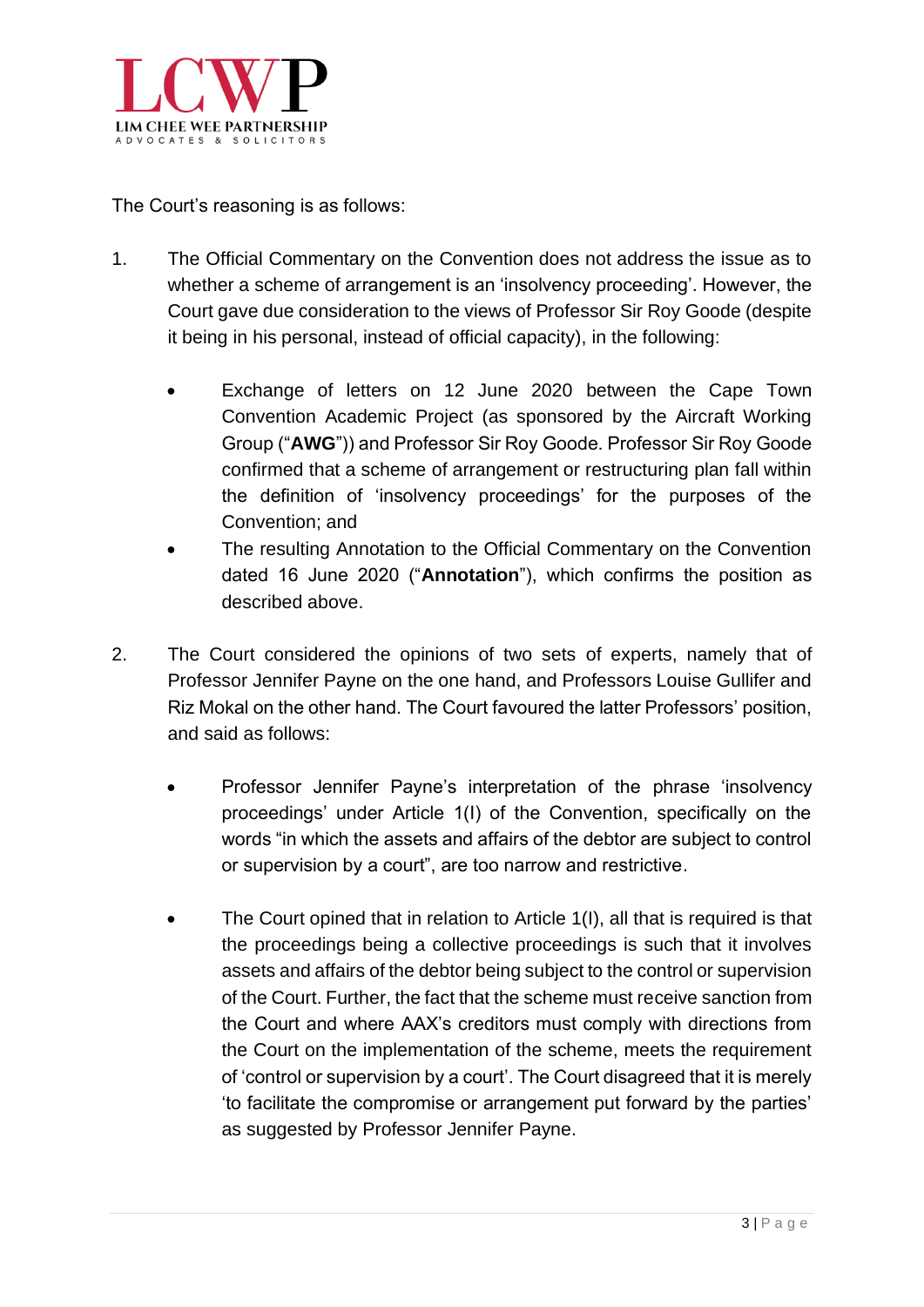

- Professors Louise Gullifer and Riz Mokal's views are preferred, in that the element for control or supervision by a court within the relevant proceedings must be for purposes of those proceedings (i.e. insolvency proceedings). The level of court supervision or control is whatever that is appropriate to the proceedings, so long as the debtor's assets or affairs are not under the control solely of the debtor itself or its creditors. Their views on the element of supervision and control by a court fortified the Court's views as described above.
- 3. The High Court considered the cases of *Re Nordic Aviation IEHC* **[2020] 445** ("*Nordic Aviation*"), *Virgin Atlantic Airways Limited* **[2020] EWHC 2191** ("*Virgin Atlantic*"), and the decision of *MAB Leasing Limited* **[2021] EWHC 152 (Ch)** which allowed the convening of a creditors' meeting. The Court noted that these decisions came close to determining the issue of whether a scheme of arrangement or restructuring plan is an 'insolvency-related event' for the purposes of the Protocol. However, in the end, the question was not decided upon as the creditors had approved the scheme of arrangement and the restructuring plan.

# **Debtor's Obligations to Pay Cannot be Subject to 'Cram Down' Provisions under a Scheme of Arrangement**

Having found that Article XI(10) of the Protocol applies to schemes of arrangement, the question is therefore whether a debtor's obligation to pay can be subject to 'cram down' provisions under such a scheme.

AAX's counsel had advanced the argument that Article XI(10) of the Protocol only covers in rem rights, and does not extend to in personam rights (such as a lessor's debts). The Court rejected this view, as doing so is to read into the Articles words which are simply not within the provision.

Instead, the Court cross-referred to Articles XI(7), (10) and (11) and held that Alternative A of the Protocol provides the following protection to a creditor, namely, in the event the debtor chooses not to terminate the agreement when an insolvencyrelated event has occurred or the creditor does not exercise its right to repossess the aircraft, the obligations under the agreement including the obligation to pay the rentals cannot be modified by the debtor unless with the consent of the creditor.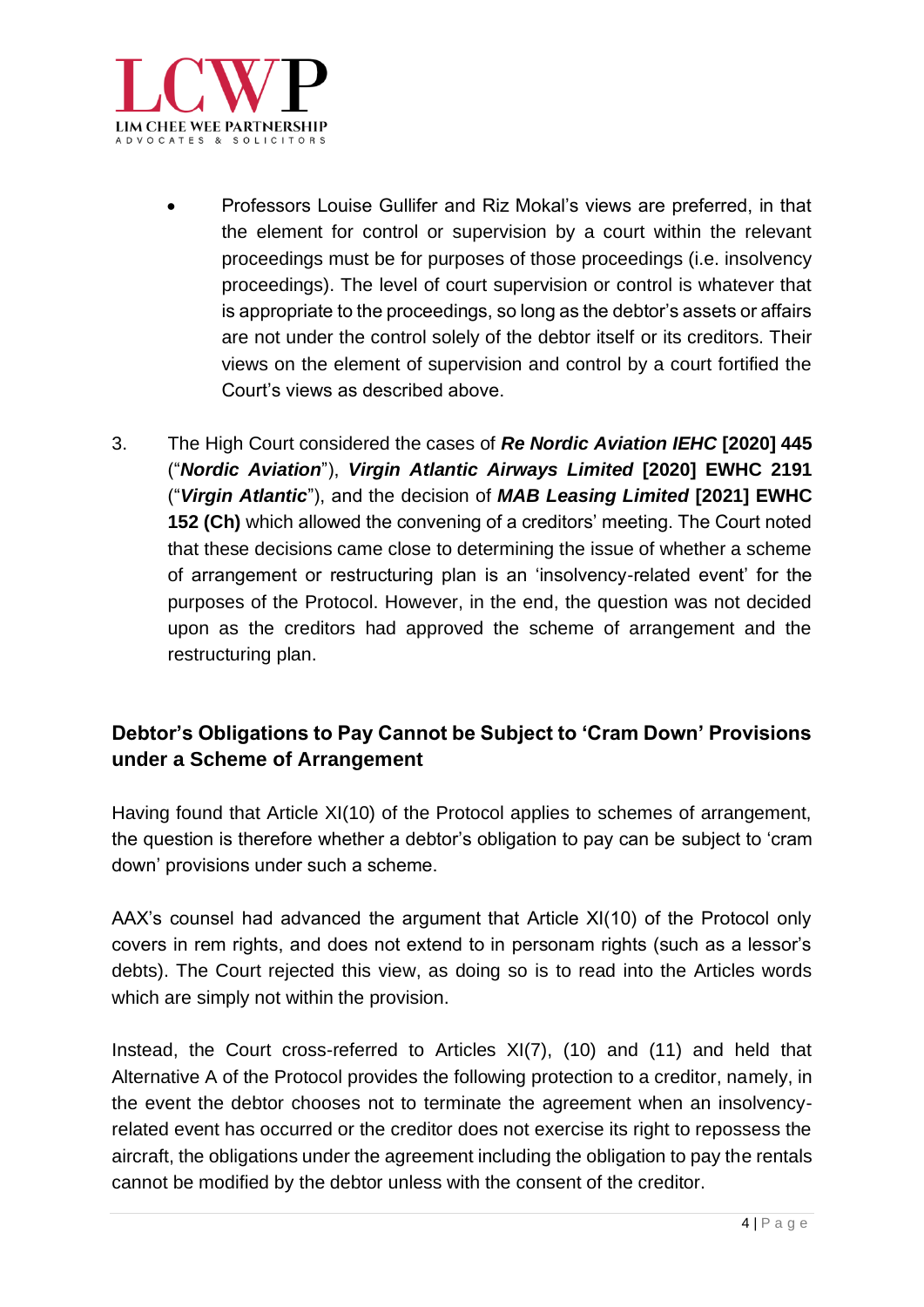

In respect of AAX and its proposed scheme of arrangement, the Court however found that AAX does not require the consent of the lessors in respect of the 'cram down' provision under the scheme in the form of a 99.7% hair-cut of their claims, for these reasons:

- 1. AAX's proposed scheme provides for termination of the lease agreements, which under Article XI(II) of the Protocol, AAX is entitled to do. With termination, the lessors would be left with the remedies of repossession, which are not interfered by the proposed scheme. The issue of modification of obligation to pay rentals therefore does not arise.
- 2. The proposed scheme is intended to compromise a lessor's claim for damages against AAX (arising from termination of its lease agreement). This does not then relate to Article XI(10) of Alternative A of the Protocol.

It is to be seen, and arguable that Article XI(10) of the Protocol may apply, in the event of there being no termination of the lease agreement. In which case, any scheme which provides for a modification of the debtor's obligations under the lease agreement (especially on obligations to pay rentals) may run foul of this provision.

Lastly, the Court made clear that the fact that no obligations under a lease agreement can be modified without the consent of the creditors does not necessarily mean that the creditor will veto a scheme of arrangement presented by the debtor, for two reasons:

- 1. A debtor is entitled to terminate the lease agreement (as intended to be done by AAX).
- 2. Commercially, it may serve the interest of the creditor to engage into negotiation with the debtor on the proposed terms under a scheme of arrangement, rather than insisting on the obligations under the agreement as the resulting modification to the obligations would mean a continuation of the lease agreement (as what transpired in *Nordic Aviation* and *Virgin Atlantic*).